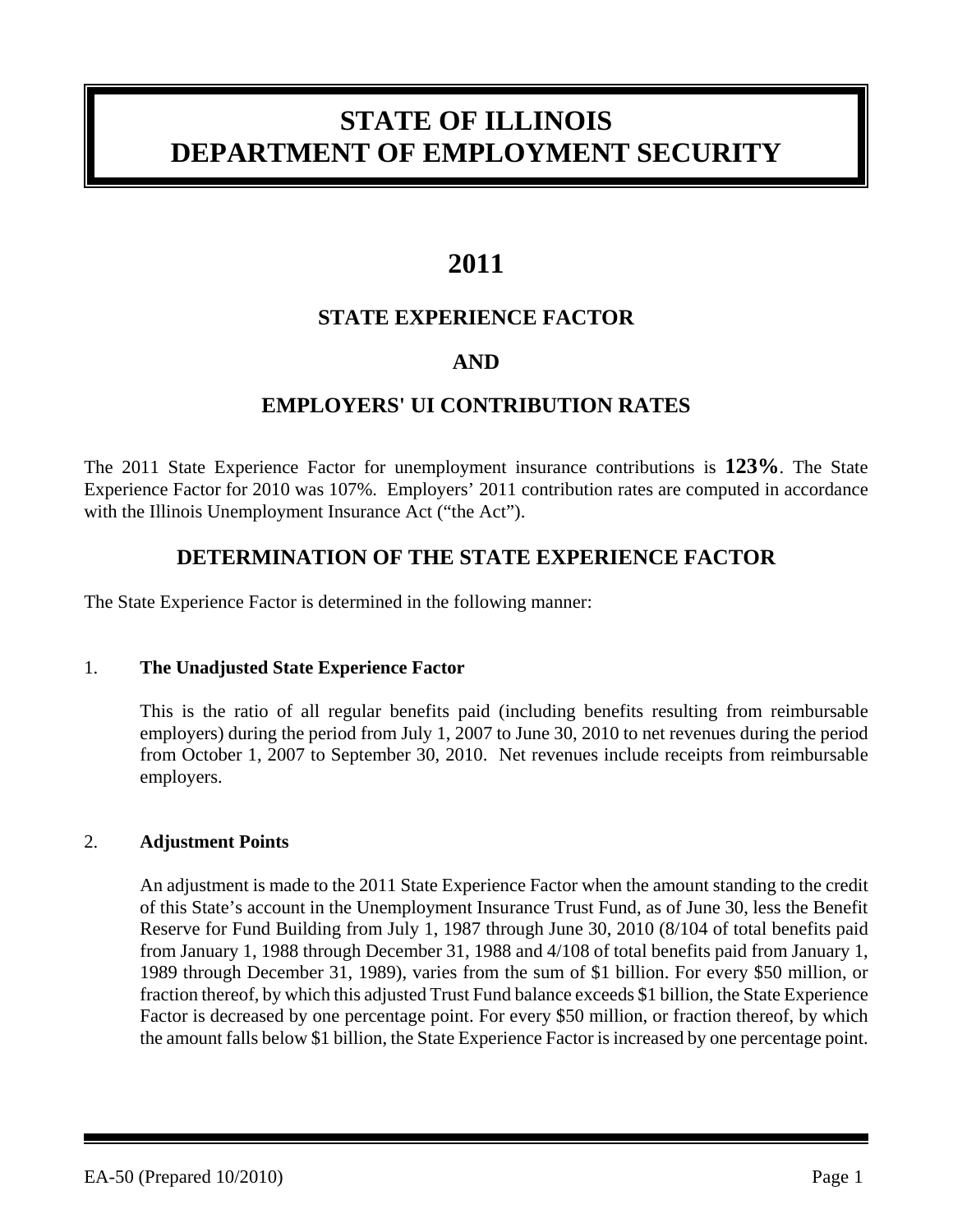### **COMPUTATION OF THE STATE EXPERIENCE FACTOR FOR 2011**

The State Experience Factor for 2011 was computed as follows:

#### 1. **Unadjusted State Experience Factor:**

| All Benefits Paid 07/01/2007 thru 06/30/2010 | \$9,447,367,309 |
|----------------------------------------------|-----------------|
| Net Revenues 10/01/2007 thru 09/30/2010      | \$5,482,023,601 |

Unadjusted factor  $= 172.3336\%$ or 172%

Net Revenue  $=$  [the calculated experience rated revenue liabilities  $(10/01/2007$  thru 09/30/2010) + reimbursable revenue receipts  $(10/01/2007$  thru  $09/30/2010$ ]

Note: Under the provisions of the Act, the ratio of 172.3336% was rounded to the nearer multiple of one percent, namely 172%.

#### 2. **Adjustment Points**

The amount standing to the credit of Illinois' account in the Unemployment Insurance Trust Fund as of 06/30/2010: \$476,683,535

Minus Benefit Reserves for Fund Building for July 1, 1987 through June 30, 2010: \$18,266,587

Amount used as the basis for adjustment points (Targeted Balance): \$1,000,000,000

Targeted Balance minus Adjusted Trust Fund Balance: \$541,583,052

| <b>Adjustment Points:</b> | \$541,583,052 |                   |         |            |
|---------------------------|---------------|-------------------|---------|------------|
|                           | \$50,000,000  | $\equiv$ $\equiv$ | 10.8317 | $=$ 11 $*$ |

\* Under provisions of the Act, any fractional Adjustment Points are rounded to the next highest multiple.

3. **Unadjusted State Experience Factor for 2011:** 172% Add Adjustment Points: 11% **2011 State Experience Factor as adjusted: 123%** \*\*

> \*\* Although the adjustment points increase the 2011 Factor to 183%, the Act specifies that it cannot be more than 16 percentage points above the previous year's Factor, thus the 2011 Factor is constrained at 123%.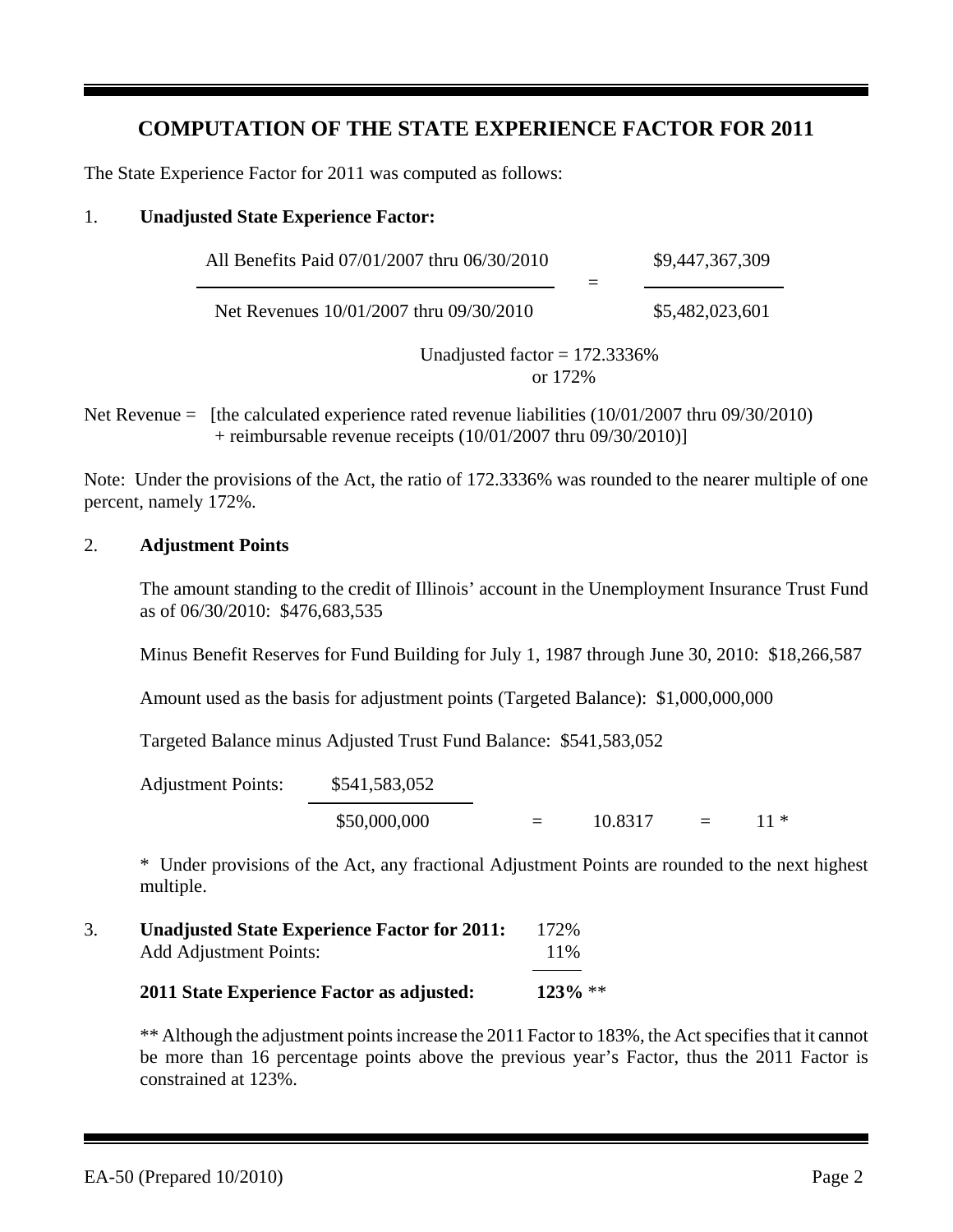### **EMPLOYERS' CONTRIBUTION RATES FOR 2011**

Most employers who became liable for the payment of contributions *on or after* **January 1, 2009** will pay at the entry rate of **3.800%**. However, the Act dictates that employers pay higher entry rates if they are in a North American Industrial Classification System (NAICS) sector that has an average tax rate above the standard entry rate. New employers in the following NAICS sector will pay higher entry rates:

### **Construction (sector 23) 4.100%**

The above entry rates include the 0.500% Fund Building Rate in effect for 2011.

Employers who became liable *between* **January 1, 2009 and June 1, 2009** (i.e. had at least 13 months of experience as of June 30, 2010) will have the greater of: the standard new employer rate of **3.800%**, or their NAICS sector average rate as noted above, or a rate based on their experience. Their contribution rate will be determined as specified below for experience rated employers except that the period used will be July 1, 2009 through June 30, 2010.

Employers who have incurred liability for the payment of contributions within each of the three or more years immediately preceding 2011 will qualify for a variable rate based on their individual experience. These employers may calculate their 2011 contribution rate as follows:

### **1. Determine your BENEFIT RATIO**

There are three components of the Benefit Ratio:

**Benefit Charges** -- These are listed on the BEN-118 Statement of Benefit Charges.

**Benefit Conversion Factor (BCF)** -- The BCF gives Benefit Charges the same statewide financial impact as Benefit Wages (charges to employer accounts prior to July 1, 1989) to insure the stability of the Unemployment Insurance Trust Fund. The 2011 BCF is **138.4%**.

**Taxable Wages** -- These are reported on the UI-3/40 Quarterly Contribution and Wage Report.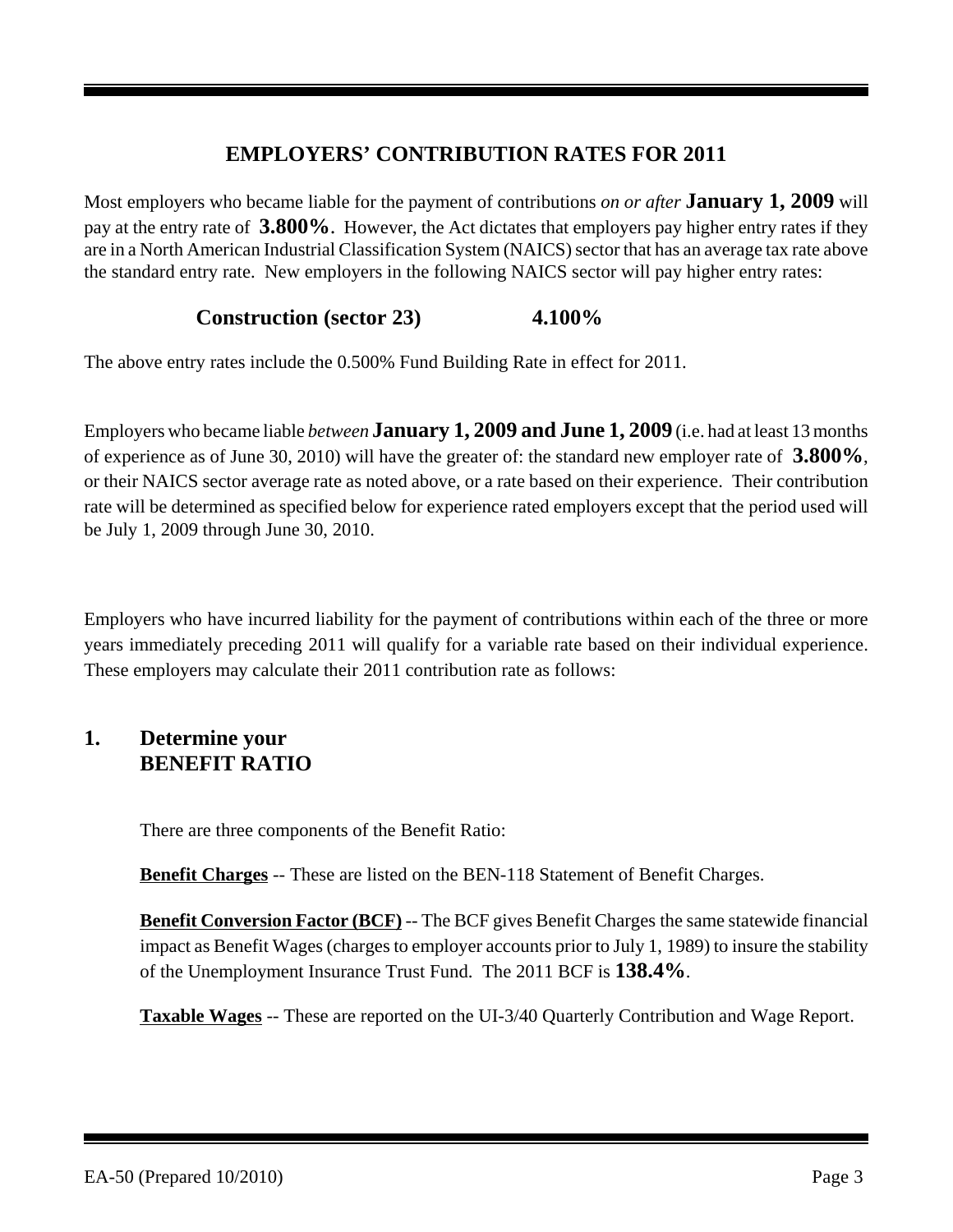If you have incurred liability within each of the **three** calendar years immediately preceding 2011, calculate your Benefit Ratio as follows:

- 1. Total the Benefit Charges for the period July, 2009 through June, 2010.
- 2. Multiply the total Benefit Charges by the Benefit Conversion Factor of 138.4%.
- 3. Divide these Converted Benefit Charges by your Taxable Wages for the period July, 2009 through June, 2010. This result, rounded to four places past the decimal when expressed as a percentage, is your 2011 Benefit Ratio.

If you have incurred liability within each of the **four** calendar years immediately preceding 2011, calculate your Benefit Ratio as follows:

- 1. Total the Benefit Charges for the period July, 2008 through June, 2010.
- 2. Multiply the total Benefit Charges by the Benefit Conversion Factor of 138.4%.
- 3. Divide these Converted Benefit Charges by your Taxable Wages for the period July, 2008 through June, 2010. This result, rounded to four places past the decimal when expressed as a percentage, is your 2011 Benefit Ratio.

If you have incurred liability within each of the **five** calendar years immediately preceding 2011, calculate your Benefit Ratio as follows:

- 1. Total the Benefit Charges for the period July, 2007 through June, 2010.
- 2. Multiply the total Benefit Charges by the Benefit Conversion Factor of 138.4%.
- 3. Divide these Converted Benefit Charges by your Taxable Wages for the period July, 2007 through June, 2010. This result, rounded to four places past the decimal when expressed as a percentage, is your 2011 Benefit Ratio.

### **2. Multiply your Benefit Ratio by the STATE EXPERIENCE FACTOR**

Multiply your Benefit Ratio by the 2011 State Experience Factor of **123%**. Round the product to the nearest one-tenth of one percent.